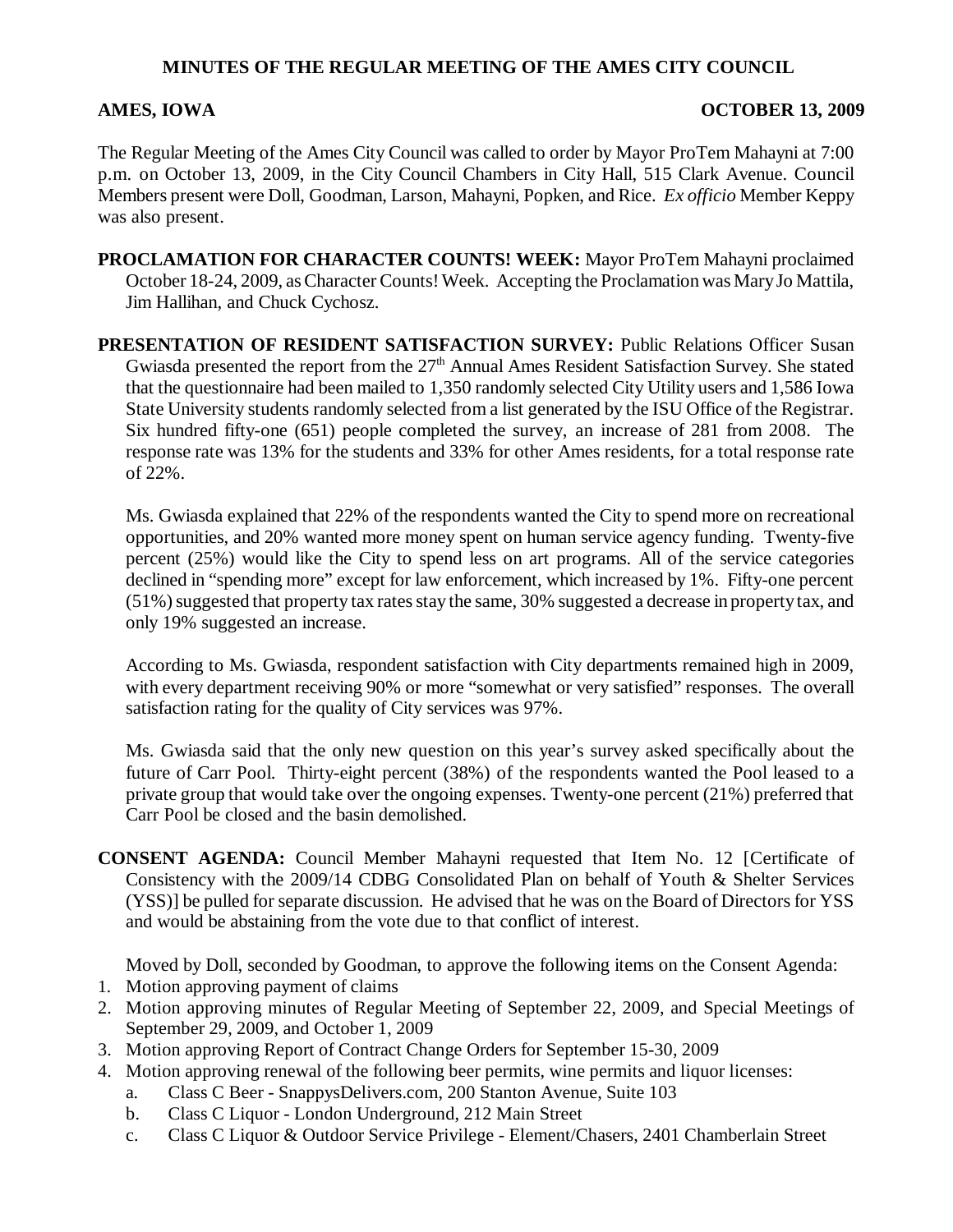- d. Class C Liquor & Outdoor Service Privilege The Meeting House, 823 Wheeler Street, Suite 4
- e. Class C Beer Aldi, Inc. #48, 1301 Buckeye Avenue
- f. Class C Liquor & Outdoor Service Thumbs, 2816 West Street
- 5. Motion directing City Attorney to draft ordinance establishing parking regulations on South Dayton Place
- 6. RESOLUTION NO. 09-468 approving appointment of Becky Perkovich to fill vacancy on ASSET
- 7. RESOLUTION NO. 09-469 approving reappointment of Neighborhood Representatives Jeri Prescott and Fern Kupfer and appointment of Barry Green of Young Professionals Association to Student Affairs Commission
- 8. RESOLUTION NO. 09-470 approving 24-month lease of office space at 428  $5<sup>th</sup>$  Street for Information Technology Division
- 9. RESOLUTION NO. 09-471 providing for issuance of \$11,165,000 General Obligation Corporate Purpose Bonds, Series 2009B, and providing for levy of taxes to pay same
- 10. RESOLUTION NO. 09-473 approving preliminary plans and specifications for 2009/10 Arterial Street Pavement Improvements  $(13<sup>th</sup>$  Street from UPRR underpass east to Stange Road); setting November 17, 2009, as bid due date and November 24, 2009, as date of public hearing
- 11. RESOLUTION NO. 09-474 approving preliminary plans and specifications for Ames Police Shooting Range; setting November 4, 2009, as bid due date and November 10, 2009, as date of public hearing
- 12. RESOLUTION NO. 09-475 awarding contract to Lawn Pro of Polk City, Iowa, in an amount not to exceed \$55,000 for Public Works Winter/Summer Tree Trimming Program
- 13. RESOLUTION NO. 09-476 approving contract and bond for Water Pollution Control Facility Raw Water Building HVAC Heat Recovery Unit
- 14. RESOLUTION NO. 09-477 accepting final completion of 2006/07 Annual Residential Street Low Point Drainage Improvements (Stanton Avenue and Chamberlain Street)
- 15. RESOLUTION NO. 09-478 accepting final completion of 2005/06 Annual Residential Street Low Point Drainage Improvements (Sheldon Avenue, Lincoln Way to West Street)
- 16. RESOLUTION NO. 09-479 accepting final completion of 2005/06 Shared Use Path System (Grand Avenue, Murray Drive to  $20<sup>th</sup>$  Street
- 17. RESOLUTION NO. 09-480 accepting final completion of Water System Improvements (Summit Avenue and Crescent Street)
- 18. RESOLUTION NO. 09-481 accepting final completion of 13<sup>th</sup> Street Water Main Replacement (Crescent Street to the Furman Aquatic Center)
- 19. RESOLUTION NO. 09-482 accepting final completion of 2007/08 Clear Water Diversion Program
- 20. RESOLUTION NO. 09-483 accepting final completion of 2008/09 Asphalt Resurfacing Program and 2008/09 Seal Coat Removal/Asphalt Reconstruction Program
- 21. RESOLUTION NO. 09-484 approving completion of bike path and street lane along Lot 1 in Grand Aspen Subdivision,  $3<sup>rd</sup>$  Addition, and releasing security
- 22. RESOLUTION NO. 09-485 approving Plat of Survey for 4517-4529 Twain Circle
- 23. RESOLUTION NO. 09-486 approving Plat of Survey for 127 Broadmoor Circle
- 24. RESOLUTION NO. 09-487 approving Plat of Survey for 633-18th Street
- 25. RESOLUTION NO. 09-488 approving Plat of Survey for 4114, 4122, and 4128 Cochrane Parkway
- 26. RESOLUTION NO. 09-489 approving Plat of Survey for 4211, 4217, 4223, and 4303 Cochrane Parkway

Roll Call Vote: 6-0. Resolutions declared adopted unanimously, signed by the Mayor, and hereby made a portion of these minutes.

# **CERTIFICATE OF CONSISTENCY WITH 2009/14 CDBG CONSOLIDATED PLAN:** Moved

by Goodman, seconded by Doll, to adopt RESOLUTION NO. 09-472 authorizing the Mayor to sign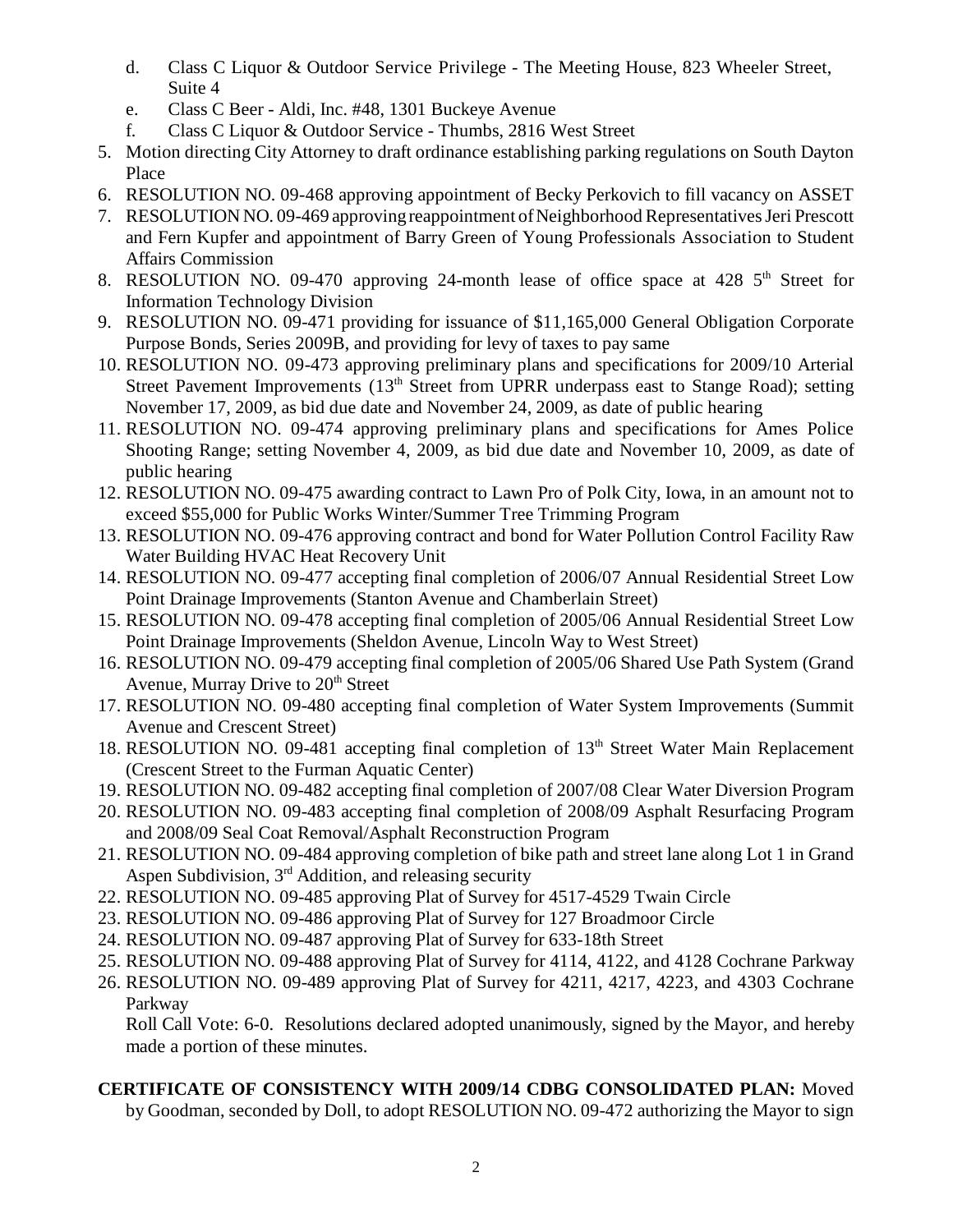a Certificate of Consistency with the City's 2009/14 CDBG Consolidated Plan on behalf of Youth & Shelter Services.

Roll Call Vote: 5-0-1. Voting aye: Doll, Goodman, Larson, Popken, Rice. Voting nay: None. Abstaining: Mahayni. Resolution declared adopted, signed by the Mayor, and hereby made a portion of these minutes.

- **PUBLIC FORUM:** Richard Deyo, 505 Eighth Street, Apartment #2, Ames, advised that he had sent a birthday greeting to former President George Bush; however, the Post Office did not forward it. He asked that the City Council write a letter to Mr. Bush in Crawford, Texas.
- **COMPOSTING REGULATIONS:** City Attorney Doug Marek explained the proposed revisions to Section 10.8 of the Municipal Code. The proposed ordinance allows fruit and vegetable trimmings, coffee grounds, and eggshells in addition to yard waste.

Moved by Popken, seconded by Goodman, to direct the City Attorney to draft an ordinance that removes Subsection (3)(b) from Section 10.8 of the Municipal Code and creates a new section in Chapter 10 that allows for composting of fruit and vegetable trimmings, coffee grounds, and eggshells in addition to yard waste and specifically states that animal meat, bone and fat are prohibited from composting as well as feces and diseased plant material.

Council Member Larson noted that neighborhood complaints could be avoided if language would be included in the ordinance to establish setback requirements, size restrictions, container requirements, and requirements for pest abatement. He preferred that those requirements be included. Council Member Popken offered that there had been no problems reported, and he saw no need to include those additional requirements at this time.

Helen Gunderson, 1626 Burnett, Ames, shared her beliefs in urban gardening, local food production, and sustainability and said that she was a strong proponent of composting. Ms. Gunderson advised that she has five chickens on her property and would like to include straw and chicken manure in her compost pile.

Vote on Motion: 5-1. Voting aye: Doll, Goodman, Mahayni, Popken, Rice. Voting nay: Larson. Motion declared carried.

Moved by Mahayni, seconded by Larson, to direct the City Attorney to include additional language in the new composting section that provides for setback requirements, size restrictions, container requirements, and pest abatement.

Council Member Popken reiterated that he did not want to see more regulations put on the citizenry, as he had heard no complaints about neighborhood composting piles.

City Attorney Marek addressed the proposed size requirement for composting bins. He noted that residents could have more than one bin on their property.

Vote on Motion: 2-4. Voting aye: Larson, Mahayni. Voting nay: Doll, Goodman, Popken, Rice. Motion failed.

**DRUG PARAPHERNALIA ORDINANCE:** Police Chief Chuck Cychosz reminded the Council that the Story County Prevention Policy Board had made a written request that the City review its ordinance on drug paraphernalia, which was referred to staff by the City Council on July 14, 2009.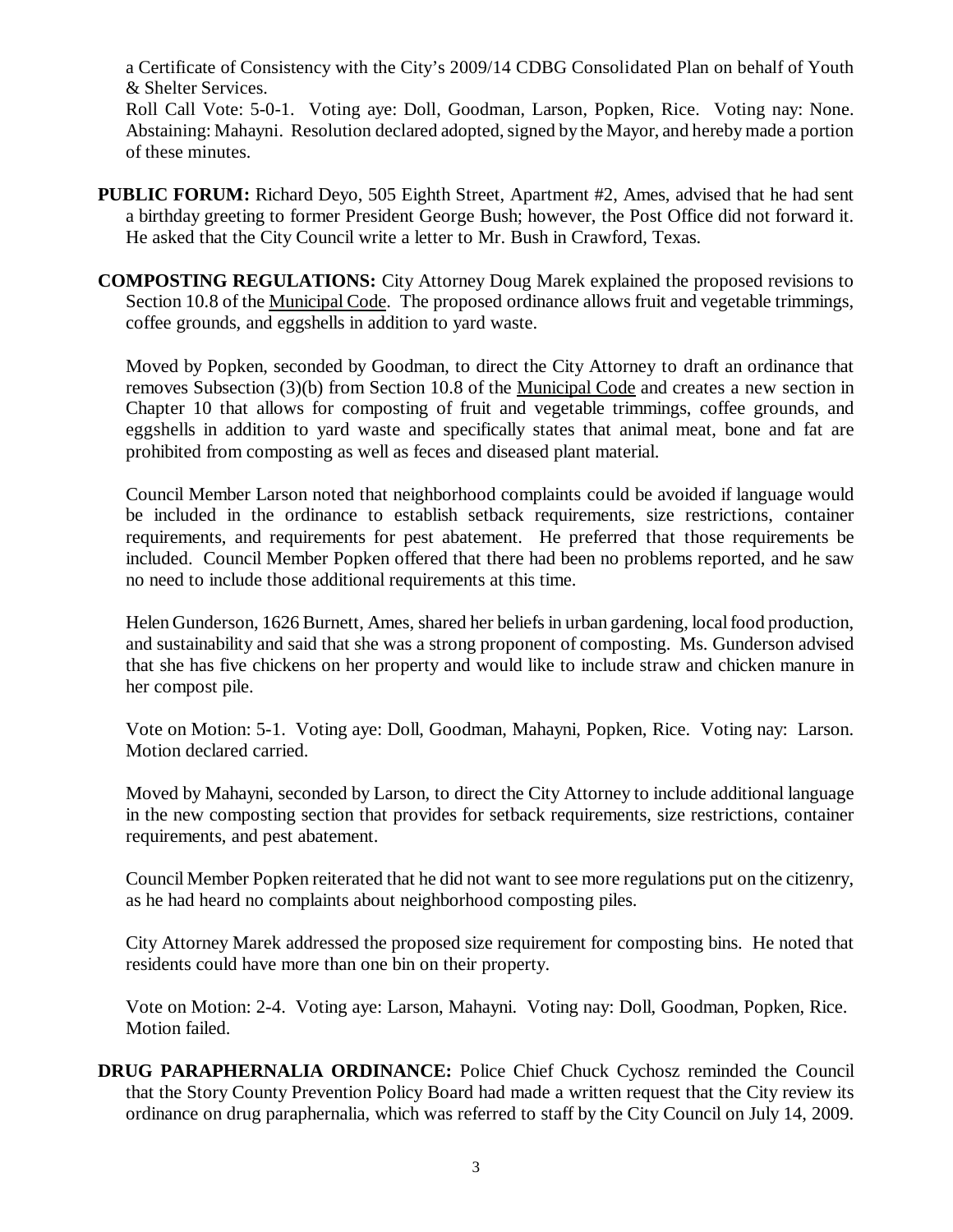Chief Cychosz noted that the types of drug paraphernalia had evolved considerably since the City's initial ordinance on this topic was developed, and updating the Ordinance would provide much clearer direction on what constitutes prohibited drug paraphernalia. According to Chief Cychosz, the proposed ordinance provides a much more comprehensive list of potential paraphernalia than the current ordinance or the Iowa Code. He stated that his intent in recommending the enactment of the proposed ordinance was to discourage the sale of certain devices.

Addressing penalties for violation, Chief Cychosz advised that the proposed ordinance would increase the minimum civil penalty to \$500, which is considerably higher than other items in Chapter 17 of the Municipal Code. Chief Cychosz cited his disagreement with that penalty, recommending that the penalty structure be consistent with other offenses in Chapter 17 with escalating penalties for repeat offenses.

Chief Cychosz stated that implementing the proposed ordinance would have an effect on: (1) sales of new items determined to be drug paraphernalia and (2) those involved directly in drug use or drug transactions. He said that he anticipates most vendors would voluntarily remove those types of items from sale.

Discussion ensued on the proposed penalty structure for violation of the ordinance. City Attorney Marek described the current penalties contained in Chapter 17. He noted that the minimum and maximum range of fines must be addressed in the ordinance. The current fine structure is \$50 for first offense and \$100 for second offense, with escalating penalties for repeat offenses. Chief Cychosz said that he sees the proposed ordinance as an educational tool; he believes that the goal of discouraging the sale of drug paraphernalia will be realized with the current fine structure.

Council Member Goodman asked if the City had statistics on this type of ordinance providing an effective deterrent. Chief Cychosz said that he did not have that data. Mr. Goodman advised that he would not be supporting the proposed ordinance because he does not perceive it as being effective.

Chief Cychosz acknowledged concerns about whether there are items with legitimate uses that might somehow lead to charges. He advised that that was being addressed in the proposed ordinance by specifically enumerating the factors to be considered. According to Chief Cychosz, the specificity of those factors mitigates against arbitrary or unfair application of the ordinance. He also noted that the level of penalty typically follows the perceived severity of the violation and escalates with repeated offenses.

Erin Kennedy, 717 Sixth Street, Nevada, Iowa, representing the Story County Prevention Policy Board, gave the history behind its request that the City revise its "Dope Paraphernalia Ordinance." She made a point of clarification that this is an environmental issue and pertained to items specifically created for the intent to use illegal drugs. Ms. Kennedy noted that there was a store in North Grand Mall that openly sold drug paraphernalia.

The proposed ordinance includes more of the items associated with illicit drug use while also being more consistent with the **State Code**.

Moved by Doll, seconded by Larson, to direct the City Attorney to draft a Drug Paraphernalia Ordinance to replace Ordinance 17.23, including a penalty structure consistent with other offenses in this section with escalating penalties for repeat offenses.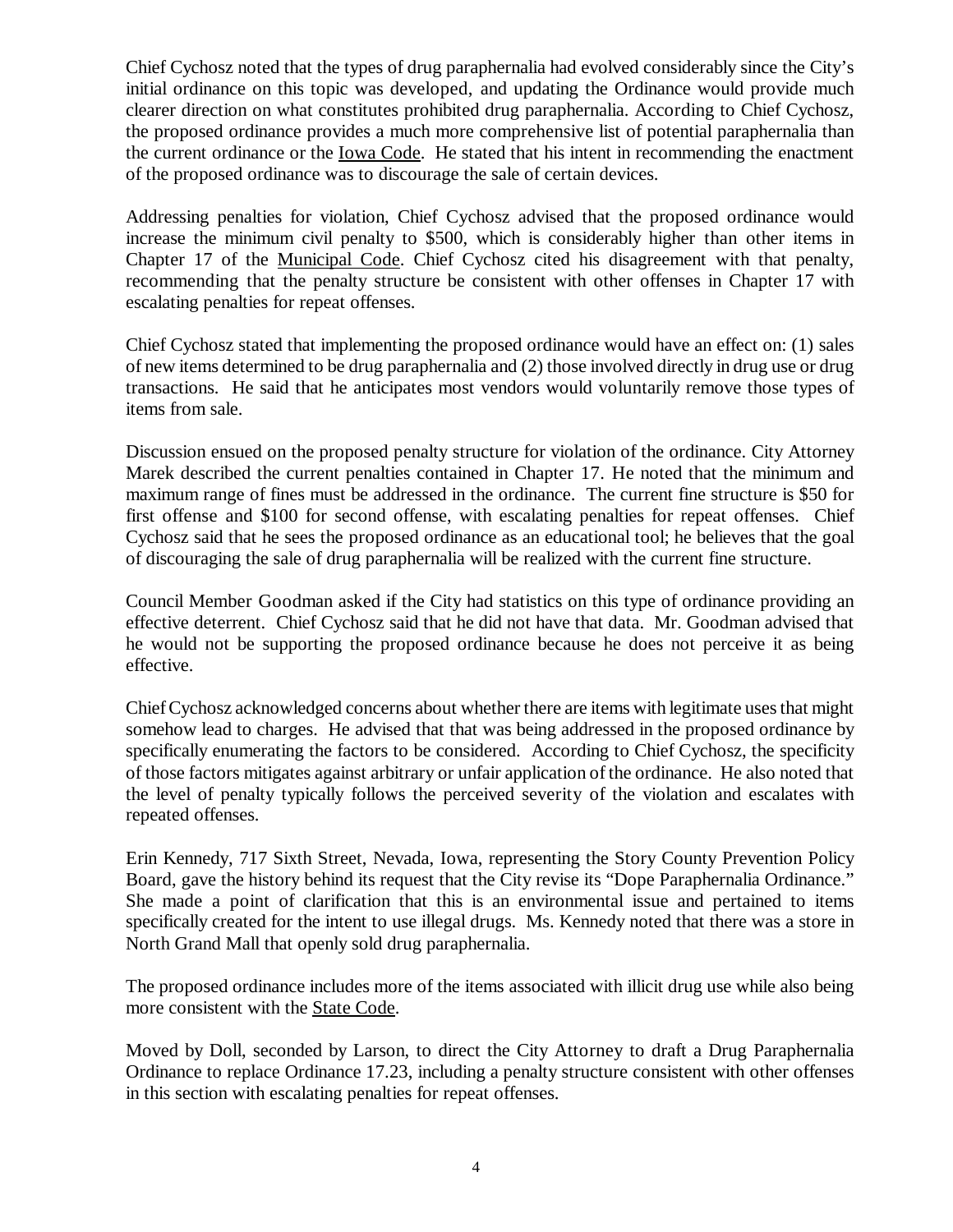Council Member Rice cited his concern that the new ordinance fit within the structure of the Ames Municipal Code. City Attorney Marek said that staff would work with the Police Department to ensure that the ordinance meets its needs.

Council Member Popken advised that he is concerned that the ordinance is too broad. He noted that many of the items being targeted could be used for other uses.

Council Member Larson noted that the Police Department is going to have to prove the connection between the item and its usage for illegal drug activity.

Vote on Motion: 4-2. Voting aye: Doll, Larson, Mahayni, Rice. Voting nay: Goodman, Popken. Motion declared carried.

**NEWLINK GENETICS:** Finance Director Duane Pitcher informed the Council that, in September 2005, the City approved a \$200,000 forgivable loan to NewLink Genetics Corporation. At that time, the company was in the research phase of developing pharmaceutical products with a primary focus on cancer. The funding was to enable a move to a larger space to accommodate increased production for large-scale product testing. The company had not drawn down the funding because the additional space was not yet needed. It has now reached the stage of clinical trials requiring additional production and has asked to make some modifications to the original proposal.

According to Mr. Pitcher, the primary differences between the original terms and the proposed changes are (1) NewLink will move into an existing building at the ISU Research Park, rather than a newly constructed building; and (2) the lease will be for a term of five years with an option to extend, rather than a lease term of ten years. With those changes, NewLink would not receive the tax abatement benefit offered for construction of a new building. However, Mr. Pitcher noted that there is still industrial tax abatement available, and it is his understanding that the owners of the ISU Research Park do plan to offer that abatement to NewLink Genetics through its lease.

Jim Campney, 1444 NW 144<sup>th</sup> Court, Clive, Iowa, stated that he was present on behalf of NewLink Genetics.

Council Member Doll asked how many persons were currently employed by NewLink Genetics. Mr. Campney indicated that they currently have 60 employees; it is their intention to add ten more jobs if the loan is approved.

Moved by Goodman, seconded by Rice, to support a \$200,000 forgivable loan to New Link Genetics Corporation in accordance with the requested revisions and direct staff to draft a Forgivable Loan Agreement for City Council approval.

Vote on Motion: 6-0. Motion declared carried unanimously.

**INTERNET SERVICE AGREEMENT WITH QWEST COMMUNICATIONS:** Stan Davis recalled that the City Council, on January 27, 2009, had approved a three-year agreement with Qwest Communications in order to obtain a T1 Internet line and equipment necessary to provide reliable Internet capacity to the Electric Department. A second T1 Internet line is now required in order to segregate public WiFi Internet traffic from City staff Internet traffic at City locations. According to Mr. Davis, it is more economical to bond the second line to the Electric T1 Internet line, rather than purchase the line separately. The additional three-year total cost of the second T1 Internet line would be \$12,060 versus \$17,820 for a separate line.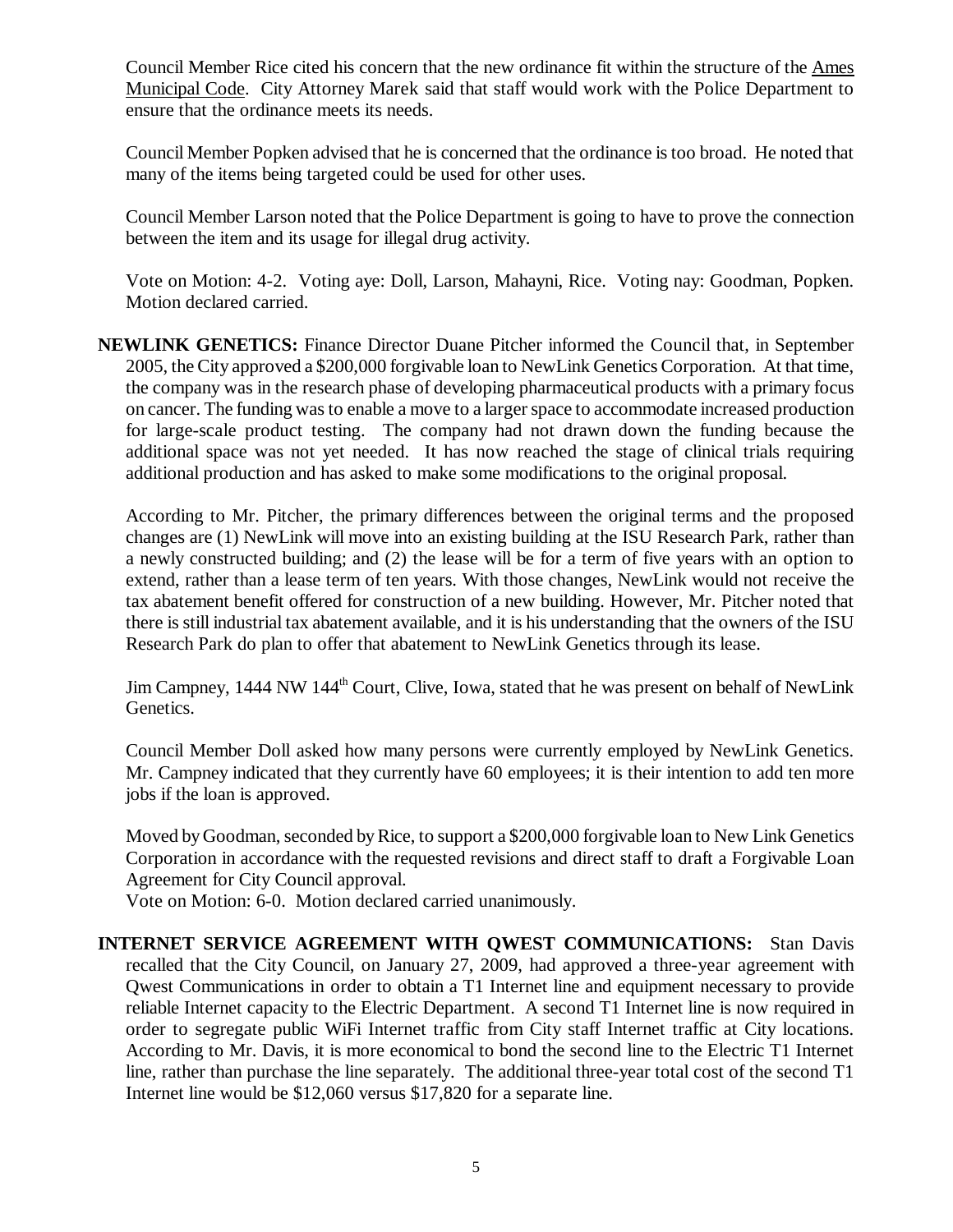Moved by Goodman, seconded by Doll, to adopt RESOLUTION NO. 09-490 approving an amendment to the Internet Service Agreement with Qwest Communications to add a second T1 Internet line at an additional three-year cost of \$12,060.

Roll Call Vote: 6-0. Resolution declared adopted unanimously, signed by the Mayor, and hereby made a portion of these minutes.

**NORTHWOOD HEIGHTS, 4TH ADDITION:** City Planner Jeff Benson told the Council that Hunziker Land Development had sought approval of a Preliminary Plat for Northwood Heights,  $4<sup>th</sup>$ Addition. The property in question is 19.2 acres in size and located in an unincorporated area of Story County within two miles of the City (off of North Dakota). Four lots are proposed for singlefamily residences and six outlots would be set aside for open space.

Mr. Benson read the requirements for Preliminary Plat approval and the criteria that must be met to grant a waiver of subdivision standards. He noted that City staff was recommending approval of the Preliminary Plat and the waiver of subdivision requirements and that Council direct staff to review the definition of *open space*.

According to Mr. Benson, the proposed Subdivision is located within an exiting rural residential area and outside the Southwest and Northwest expansion areas. It is outside the Priority Transitional Residential area, and it is not likely to affect community growth in a manner inconsistent with City policies and plans. He addressed possible future annexation concerns, stating that agreements had been signed to bind current and future land owners to voluntary annexation should the City request it.

Density standards were addressed by Mr. Benson. He noted that the residential land use proposed was consistent with the City's land use policies if the density standards would be met. Mr. Benson indicated that staff had found the Preliminary Plat to be consistent with the Ames Land Use Policy Plan and other City plans, provided that the proposed open space was designated and maintained in such a manner that would facilitate its use as open space to all owners. According to Mr. Benson, open space easements on Outlots A - D would be granted to the Northwood Heights II Homeowners Association. The remaining two outlots would be owned by the Northwood Heights II Homeowners Association. The proposal puts four of the outlots into individual ownership and requires each owner to be responsible for the maintenance of their own outlot.

City Attorney Marek gave the current definition of *open space*. Council Member Popken expressed concern about reducing the City's legal leverage over its policy on open space. Even if the issue of defining open space is directed to staff, there would be a lapse of time before any revisions would be adopted, and he is concerned about similar requests being received in the interim.

Planner Benson noted that the majority of the comments received in opposition to approval of this Subdivision referenced the condition of the road and concerns over stormwater runoff. He advised that the charge of City staff is to look at how the proposed subdivision would impact the surrounding area. According to Mr. Benson, Public Works Engineering staff had reviewed the impacts of adding the requested two lots to the Subdivision and found the impacts to be negligible.

The Council's attention was directed to a letter from the Story County Planning and Zoning Department dated October 13, 2009. The letter stated that the Story County Board of Supervisors had approved the Northwood Heights 4<sup>th</sup> Addition Major Subdivision Preliminary Plat with four conditions.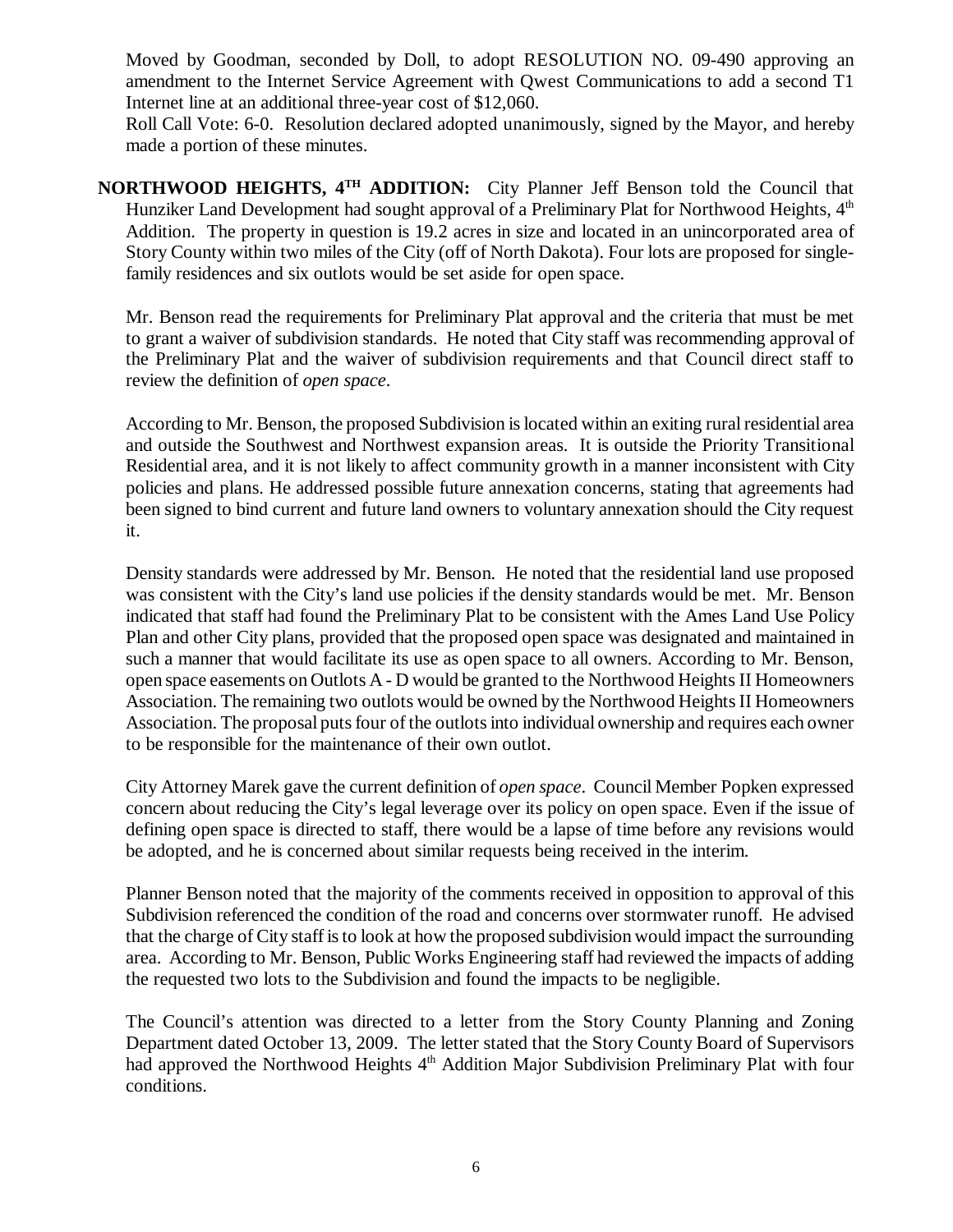Council Member Rice noted that one of the conditions placed on the approval by the County was a restriction that the owners of Lots 1-4 and Outlots A-F would be prohibited from any future subdivision of the lots. He pointed out that the same stipulation had been placed on the Northwood Heights 3<sup>rd</sup> Addition Final Plat; however, further subdivision is now being requested. Planner Benson stated that the City Attorney had determined that, in order to approve a plat that did not comply with that restriction, the owners of lots within Northwood Heights  $3<sup>rd</sup>$  Addition had to consent to lifting the restriction. City Attorney Marek advised that a letter had been submitted from the owners (Northwood Heights II Homeowners Association) agreeing to the proposed division into four developable lots.

C. Stassis, 3970 North Dakota Avenue, Ames, urged the City Council to reject any further development on the land in question until the developer improves the road to at least the County minimum requirements and addresses the discharge of contaminated water onto adjacent properties.

Mr. Stassis also alleged that the requested subdivision was in violation of the restrictions on the recorded replat on the  $3<sup>rd</sup>$  Addition, which prohibited the further subdivision of Lots 1 and 2. He also stated his belief that the determination regarding the legality of the application for Preliminary Plat approval was not based on actual facts. He elaborated that in 2005, when the  $3<sup>rd</sup>$  Addition was platted, all three lots were owned by Mr. and Mr. Gelina. On July 21, 2006, Hunziker Land Development bought all three lots and deeded Outlot A to the Northwood Heights Subdivision, 2<sup>nd</sup> Addition, on October 2, 2006.

Tom Theilen, 3974 North Dakota Avenue, Ames, said that he was not concerned about additional persons moving into the area; two additional families was not the issue. He voiced concerns about the City waiving subdivision requirements. Mr. Theilen explained that he owns 13-1/2 acres and had inquired of City staff in 2005 as to what it would take to add additional dwellings on his property. He was informed of the subdivision requirements that he would have to meet, which proved to be cost-prohibitive mainly because the road in front of the property would have needed to be paved.

Mr. Theilen also advised that he had appeared before the Story County Board of Supervisors over his concerns that North Dakota Avenue was not a safe street; 90% of it does not have shoulders, and the ditches are fairly deep. He indicated that he did not believe the road was the City's responsibility, but he asked that the City request Story County to address improvements to North Dakota Avenue for safety reasons. It was emphasized by Mr. Theilen that he did not believe two additional dwellings would make any difference to the usage of the road; it is already used extensively.

According to Mr. Theilen, subdivision requirements should not be waived because there is surface water and storm water runoff going into the lake near Mr. Stassis' property. The water then flows into a creek on Mr. Theilen's property, and ultimately, into Squaw Creek. It is unknown what contaminants are flowing into the waterways, and he would like to see it prevented for health reasons.

Tom Davenport, 4539 - 513<sup>th</sup> Street, Ames, Past-President of Northwood Heights II Homeowners Association, voiced the support of the Association for the requested Subdivision. He made two points: (1) The *open space* requirement was being enforced by the City to meet the requirements of its Urban Fringe Plan. The Association only asked for approval of four lots and to be allowed to plant trees and grasses to stop the water runoff; it did not ask for rights to the open space. The 15 foot pedestrian easement was requested because there are no shoulders on North Dakota. (2) The Association does want to have a say on any future splitting of lots.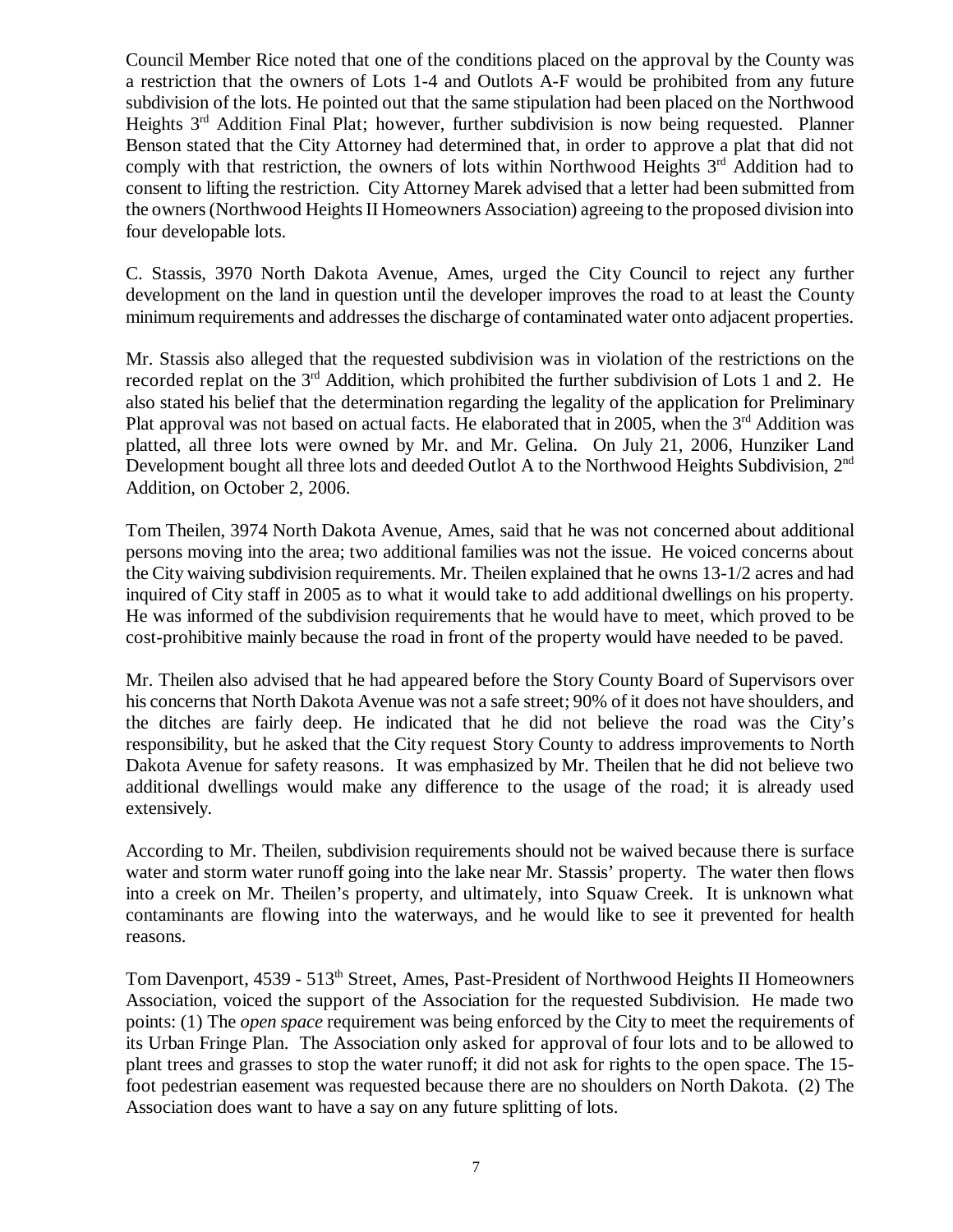Marcia Prior-Miller, 4038 North Dakota Avenue, Ames, stated that she owns three acres in the area, which are bounded on the west by North Dakota Avenue and on the south by Theilen and Deer Run Roads. There is one house that separates her property from the Northwood Heights Addition. She urged the City Council not to waive infrastructure requirements for  $199<sup>th</sup>$  and  $200<sup>th</sup>$  Streets. Ms. Prior-Miller noted that she had been impressed by the efforts of the Northwood Heights Homeowners Association to find balance between the developer's desire to plat the land and the need to retain the area's natural habitat and environment. She indicated her agreement with the Homeowners Association's request that the growth be restricted to the plan for outlots that will not be developed in the future.

Ms. Prior-Miller voiced her concerns over the proposed waiver of infrastructure requirements. She justified her beliefs by pointing out safety concerns over the stretch of North Dakota that lies to the west of her home, as it is becoming an increasingly traveled road. According to Ms. Prior-Miller, North Dakota Avenue is a very dangerous road: it has no shoulders, both sides of the road between the "s-curve" and Cameron School Road drop immediately into three- to five-feet-deep ditches. It is also her belief that  $199<sup>th</sup>$  and  $200<sup>th</sup>$  Streets are inadequate now and will be even more inadequate with further development. She alleged that the horseshoe roads do not meet Code requirements for a two-lane road; it is nearly impossible if not totally impossible for vehicles to pass each other. Emergency response to this area was also listed as a concern by Ms. Prior-Miller. She agreed that four more houses was not a great number; however, all of the housing currently lies to the outside of the horseshoe roads. In her opinion, the proposed additional development will not only increase traffic, but will also change its flow. Ms. Prior-Miller proposed that the developer be required to bring North Dakota Avenue up to Code, and any expense to do so not be borne by the current property owners.

Rebecca Shivvers, 2380 - 220<sup>th</sup> Street, Ames, distributed pictures of her traffic experience on the 199th/200th Streets horseshoe: There was a school bus on the curve, which left no room for her to go around. She had to back up until she reached a driveway to pull into in order to let the bus pass. Ms. Shivvers said that she disagreed with comments made by representatives of the Gilbert Fire Department who said the area was accessible by emergency vehicles.

Tom Davenport noted that the road was not being discussed at this meeting. He indicated that 513<sup>th</sup> Avenue is 11-feet-wide and can be used for emergency vehicle access. According to Mr. Davenport, 199<sup>th</sup> and 200<sup>th</sup> Streets are 17-feet-wide.

Chuck Winkleblack,  $105 S$ .  $16<sup>th</sup> Street$ , Ames, summarized actions taken to date pertaining to the proposed Subdivision: (1) The City Attorney and County Attorney have found the Subdivision to be legal. (2) The City Planning & Zoning Commission and Story County Planning and Zoning Department have approved it. (3) The County Board of Supervisors approved the Plat. (4) Ames City staff is recommending approval of the Subdivision. (5) The utility companies that serve the area in question provided input and they can serve it. (6) The County Sanitarian has approved it. (7) The County Engineer has approved it, stating that going from two lots to four lots is so negligible that it cannot be measured. (8) The Fire Department (Westory) said that they have no problems serving this rural subdivision.

Mr. Winkleblack stated that the developers have had many meetings with the members of the Neighborhood Association. Mr. Stassis was not included in those meetings because, several years ago, he entered into an agreement to opt out of the Neighborhood Association. Addressing the ownership controversy alleged by Mr. Stassis, Mr. Winkleblack stated that the City's open space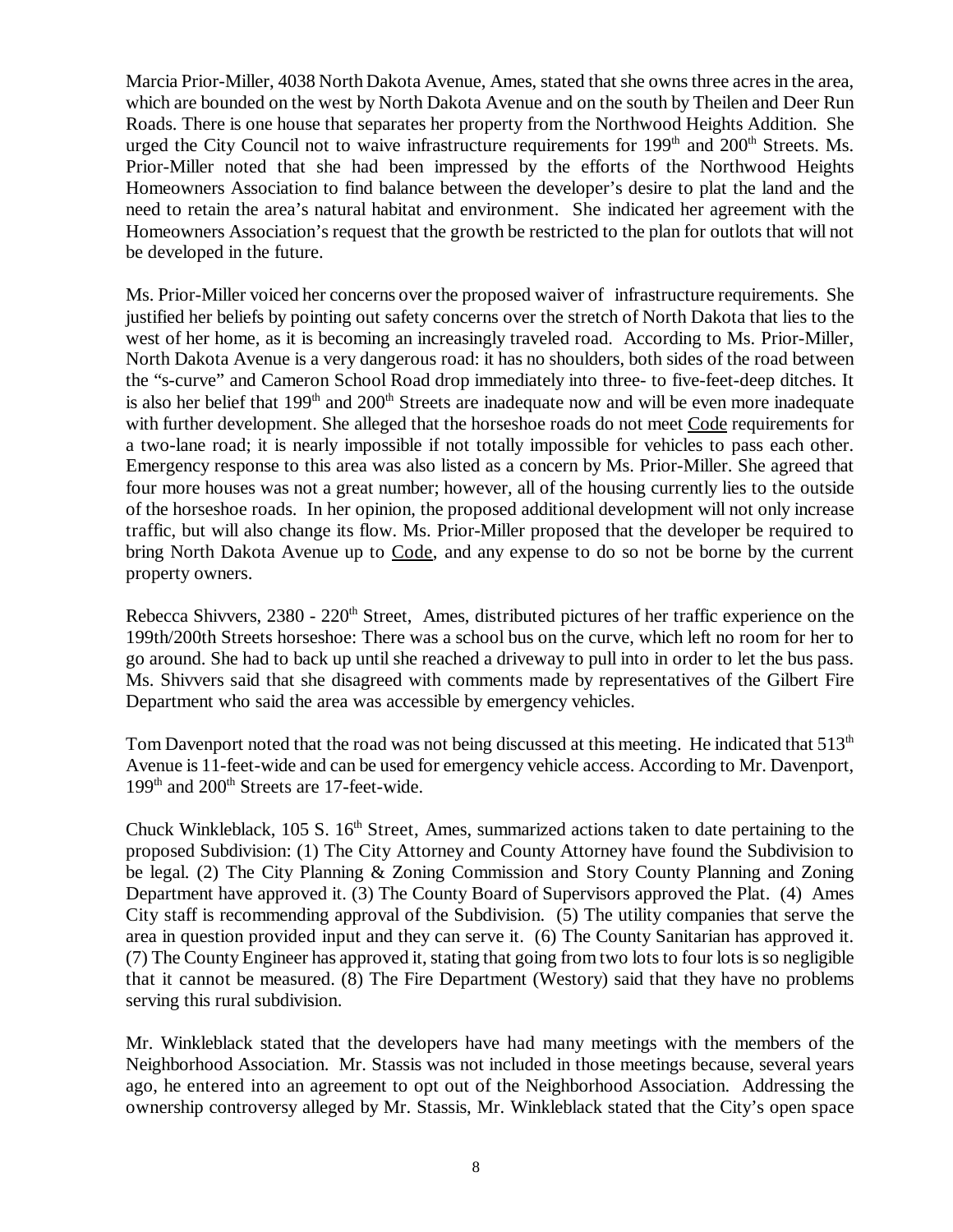standard in the Code does not preclude private ownership, and the application meets the guidelines. It was also noted by Mr. Winkleblack that annexing this property is not contemplated by the City of Ames for 30 to 50 years; that is the reason for the request for a waiver of the subdivision requirements.

In Council Member Goodman's opinion, if Outlots A, B, C, and D were owned by someone, this conversation would not be necessary. Mr. Winkleblack advised that he had tried to give the lots to the Homeowners Association; however, it does not want them.

Tom Thielen asked to know the process to be followed if those who are not part of the Homeowners Association wanted to make changes. Specifically, he inquired if City of Ames requirements would have to be followed or would they be granted a waiver as well. Planner Benson said that those property owners would need to request approval of a plat, and that would start the process.

Council Member Larson applauded the efforts of the developer and City staff to find a way to provide the required density. In his opinion, this furthers the argument that there is a need for larger lots, both outside and inside the city limits.

Moved by Larson, seconded by Mahayni, to adopt RESOLUTION NO. 09-501 approving waiver of all standards of Chapter 23, Division IV, of the Ames Municipal Code and also approve the Preliminary Plat for Northwood Heights,  $4<sup>th</sup>$  Addition, with the following conditions being met prior to Final Plat approval by the City Council:

- 1. An agreement shall be provided whereby the property owner waives his or her right to protest a future annexation.
- 2. An agreement shall be provided for any future assessment for the costs of City subdivision improvements should they be required in the future.
- 3. An agreement shall be provided whereby the landowner shall be responsible for the full cost of abandoning any rural water and sewer systems and connecting to urban infrastructure.
- 4. These agreements shall bind all future owners of all property being platted.

Council Member Popken cited his concern about the new method being used to arrive at the required density. He felt that puts the City in a more difficult position to later deny approval of similar cases. In Council Member Doll's opinion, it puts the City in a more difficult position because the outlots are not tied to any particular owner. Council Member Rice said that he had a problem with a developer finding a novel approach to get around the intent of the City's density policy. Council Member Goodman asked if there was a simple way to change the language of the ordinance to fix the definition of *open space*. Municipal Engineer Tracy Warner pointed out that density would not be the only issue if a text amendment were proposed; stormwater discharge issues would also need to be reviewed.

City Attorney Marek noted that the City Council is not being asked to waive the density requirement. It is being asked to make a determination that the intent of the Land Use Policy Plan (LUPP) is being met. Council Member Larson noted that staff had concluded that the request is consistent with the LUPP.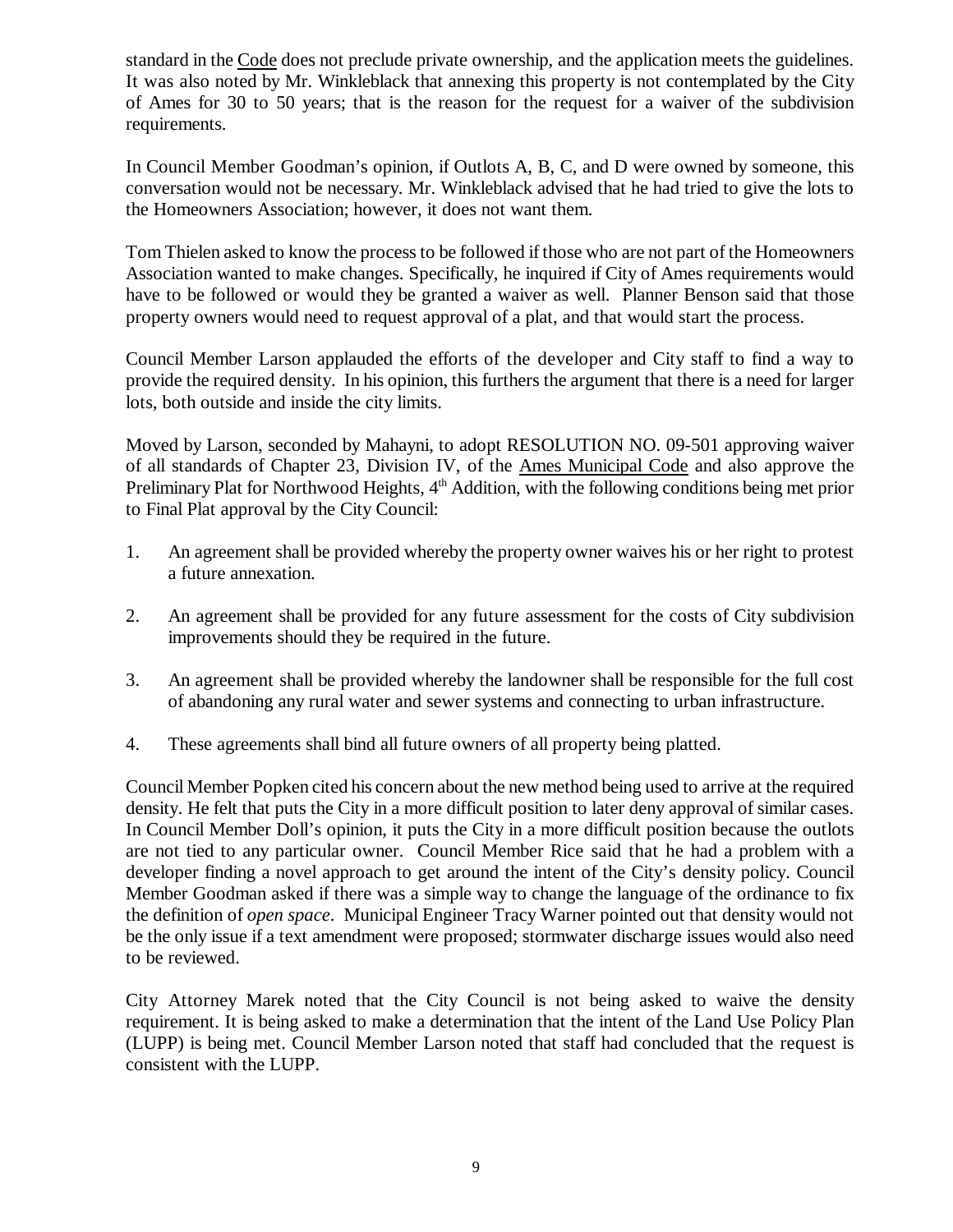Moved by Larson, seconded by Mahayni, to amend the motion to direct staff and the Planning and Zoning Commission to consider an amendment to the definition of *open space* used for determining compliance with the City's minimum density policies.

Vote on Amendment: 5-1. Voting aye: Doll, Goodman, Larson, Mahayni, Rice. Voting nay: Popken. Motion declared carried.

Roll Call Vote on Motion, as Amended: 5-1. Voting aye: Doll, Goodman, Larson, Mahayni, Rice. Voting nay: Popken. Resolution declared adopted, signed by the Mayor, and hereby made a portion of these minutes.

Moved by Goodman, seconded by Popken, to direct staff to make the amendment a priority, specifically taking the issue to the Planning & Zoning Commission at its next meeting. Vote on Motion: 6-0. Motion declared carried unanimously.

The meeting recessed at 10:05 p.m. and reconvened at 10:12 p.m.

**DOWNTOWN FACADE GRANT FOR 426 5TH STREET:** Planner Benson explained that the owner of 426 Fifth Street, Chuck Winkleblack, had requested a \$15,000 Downtown Facade Grant (for \$53,000 of facade improvements) and \$1,000 toward professional fees. Mr. Benson noted that the request is not being reviewed for historic integrity because the building does not have those characteristics.

Moved by Rice, seconded by Popken, to adopt RESOLUTION NO. 09-491 approving a Downtown Facade Grant in the amount of \$15,000 and \$1,000 for professional fees for property located at 426 Fifth Street.

Roll Call Vote: 6-0. Resolution declared adopted unanimously, signed by the Mayor, and hereby made a portion of these minutes.

**HEARING ON ABANDONMENT OF PUBLIC UTILITY EASEMENTS:** Mayor ProTem Mahayni opened the public hearing. There being no one requesting to speak, the Mayor ProTem closed the hearing.

Moved by Larson, seconded by Goodman, to adopt RESOLUTION NO. 09-492 approving vacating a Public Access Easement on the east eight feet of Lot 4, and Public Utility Easements on Lots, 5, 6, 7, and 8 of The Estates of Nature's Crossing Subdivision.

Roll Call Vote: 6-0. Resolution declared adopted unanimously, signed by the Mayor, and hereby made a portion of these minutes.

**ORDINANCE PERTAINING TO SOLAR ENERGY SYSTEMS:** The hearing was opened by Mayor ProTem Mahayni. No one came forward to speak, and the hearing was closed.

Planner Sam Perry advised that the current City Code only allows solar energy systems in the industrial zoning district. After its workshop on August 18, 2009, the City Council had directed staff to develop Code provisions that more fully addressed solar energy in all zones.

Council Member Popken said that he had received an inquiry from a constituent concerning the requirement for flush mounting of roof panels; that person thought that it might cause a lack of efficiency of the panel. Mr. Perry stated that the panel would not have to be mounted directly to the roof surface in all cases. There would be cases where it would be allowed to be tilted-up if it wasn't visible from the front of the house, e.g., on the back of the house or free-standing. Mr. Popken also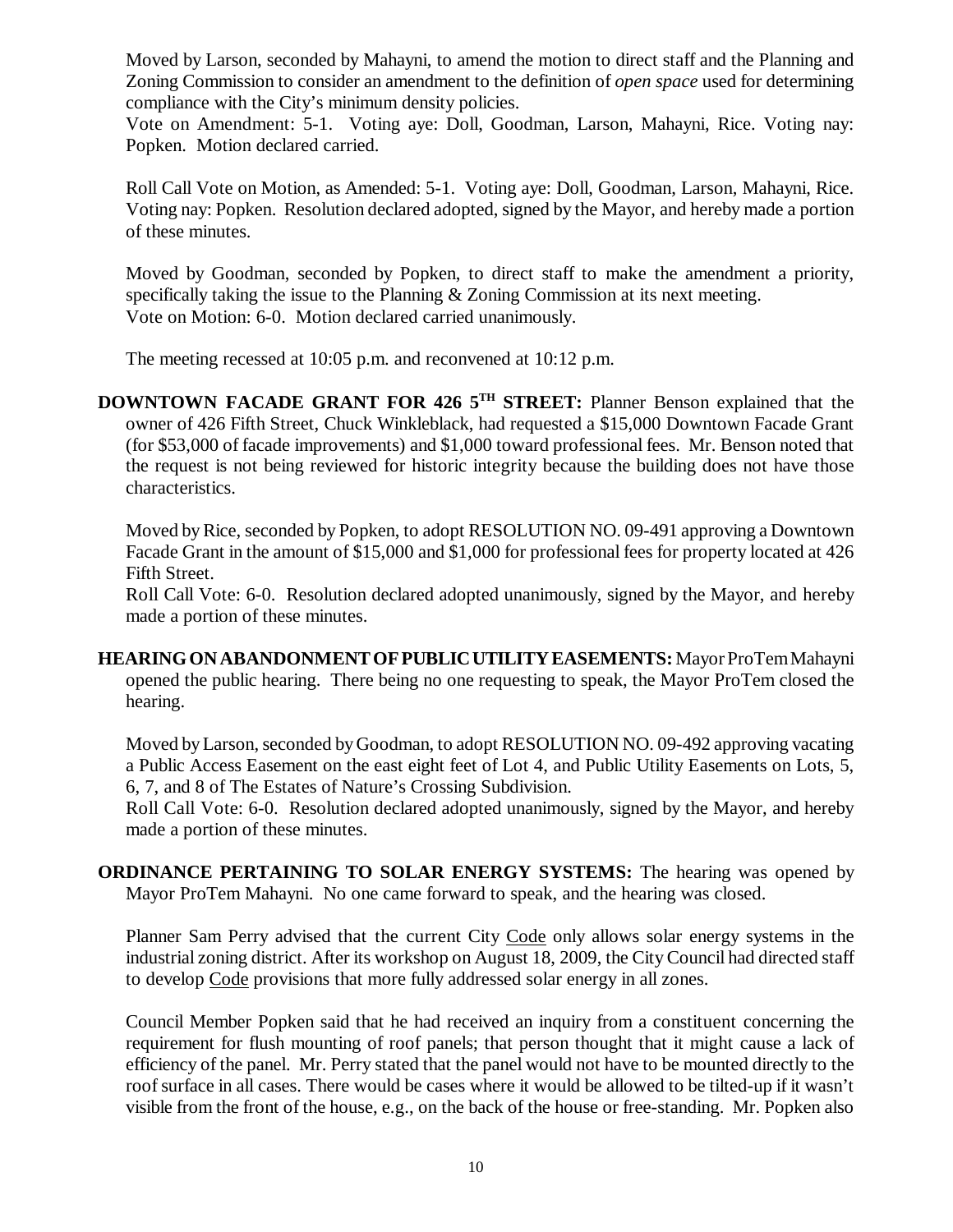asked what would constitute "free-standing," asking specifically if a gazebo could be constructed. According to Mr. Perry, the "free-standing" regulations were intended to accommodate systems that were designed and built specifically as a solar energy system and nothing else. If there was an existing gazebo or garage, panels would be allowed to be placed on it; its height would not be regulated. Mr. Perry also cited some of the circumstances when a Special Use Permit could be applied for in order to place solar energy systems.

Mr. Perry brought the Council's attention to a scrivener's error in the ordinance under the definition of *solar energy system*. On the first page of the ordinance, under (213) after "...provide for the collection, inversion," it should state "storage and distribution of solar energy for electricity generation, space heating, space cooling or water heating, primarily for on-site use."

Moved by Popken, seconded by Goodman, to pass on first reading an ordinance (after correction of the scrivener's error) pertaining to solar energy systems and allowing such systems as accessory uses in all zones.

Roll Call Vote: 6-0. Motion declared carried unanimously.

### **CHANGE ORDERS FOR CONSTRUCTION OF THE FURMAN AQUATIC CENTER:** Moved by Goodman, seconded by Rice, to adopt RESOLUTION NO. 09-493 confirming previous Change Order Nos. 1-7 and authorizing Change Order No. 8 in the amount of \$26,747.76 to Sande Construction for construction of the Furman Aquatic Center.

Council Member Goodman asked if any of the additional costs were the result of the errors that caused the Center not to open. Ms. Carroll stated that they were not.

Roll Call Vote: 6-0. Resolution declared adopted unanimously, signed by the Mayor, and hereby made a portion of these minutes.

#### **2008/09 ARTERIAL STREET PAVEMENT IMPROVEMENTS (NORTH DAKOTA AVENUE - 600' SOUTH OF DELAWARE AVENUE TO ONTARIO STREET):** Council Member Rice noted that North Dakota Avenue is going to be closed on two different occasions and one detour will be to County Line Road. He asked if there was any way to avoid that detour. Municipal Engineer Warner said that alternatives were explored. It is planned for the detour to run from April to September, but it is anticipated that the project will be finished sooner.

Moved by Goodman, seconded by Doll, to adopt RESOLUTION NO. 09-494 accepting public utility easements from the owners of properties at 1231 North Dakota Avenue, 1218 Delaware Avenue, and 1103/1201 North Dakota Avenue.

Roll Call Vote: 6-0. Resolution declared adopted unanimously, signed by the Mayor, and hereby made a portion of these minutes.

Moved by Goodman, seconded by Doll, to adopt RESOLUTION NO. 09-495 accepting transfer of land from Robert Lee Humprey and Lois Jean Humprey via Warranty Deed for the pedestrian walkway program project for the amount of \$3,000.

Roll Call Vote: 6-0. Resolution declared adopted unanimously, signed by the Mayor, and hereby made a portion of these minutes.

Moved by Goodman, seconded by Doll, to adopt RESOLUTION NO. 09-496 approving preliminary plans and specifications, setting November 17, 2009, as bid due date and November 24, 2009, as the date of public hearing.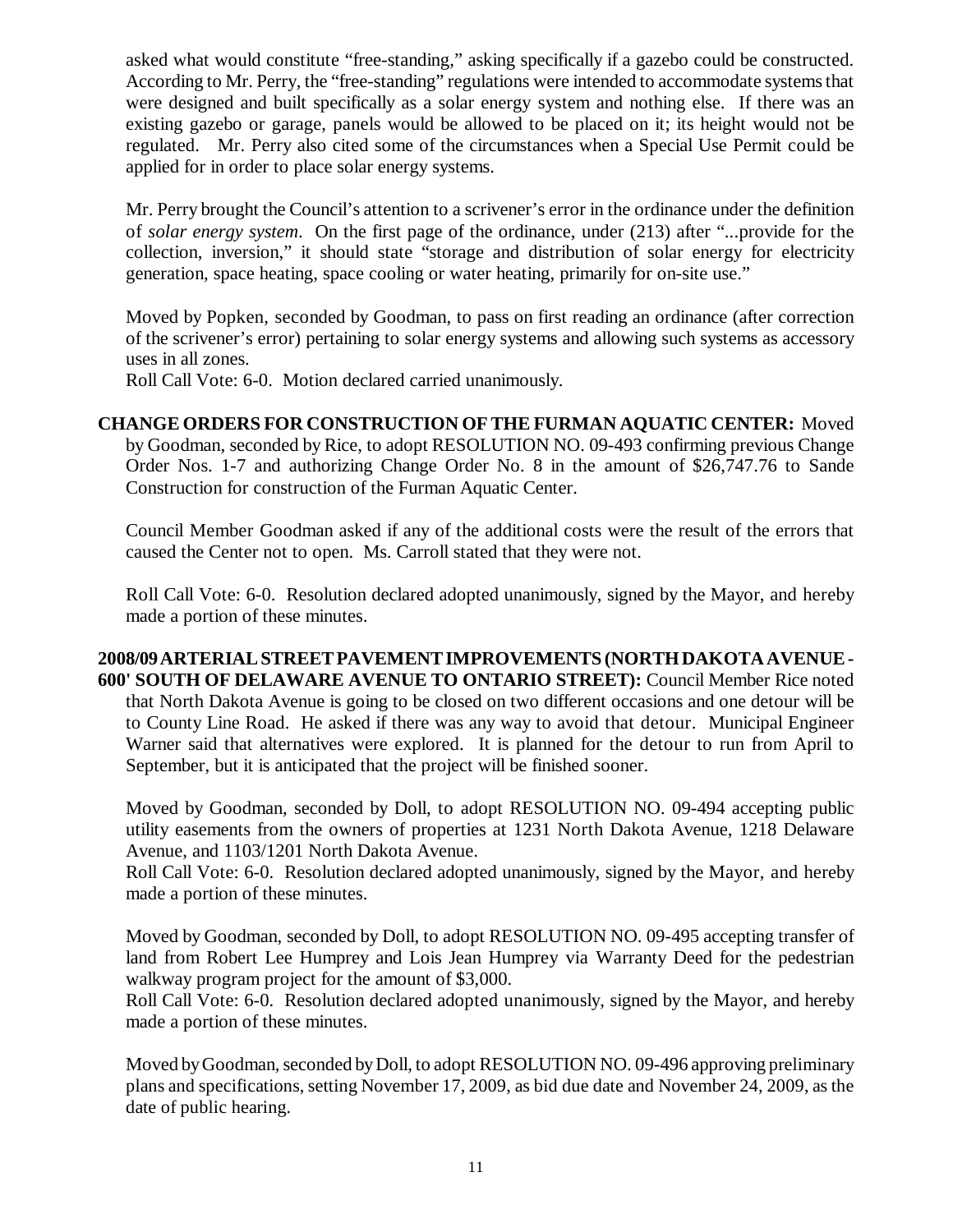Roll Call Vote: 6-0. Resolution declared adopted unanimously, signed by the Mayor, and hereby made a portion of these minutes.

**NEW WATER TREATMENT PLANT PROJECT:** Representatives of the Water and Pollution Control Plant, Phil Propes, Superintendent, and Lyle Hammes, Environmental Engineer, were present.

Moved by Doll, seconded by Goodman, to adopt RESOLUTION NO. 09-497 setting date of public hearing for October 27, 2009, regarding Planning and Design Loan Application to Drinking Water State Revolving Fund.

Roll Call Vote: 6-0. Resolution declared adopted unanimously, signed by the Mayor, and hereby made a portion of these minutes.

Moved by Doll, seconded by Goodman, to adopt RESOLUTION NO. 09-498 approving Master Agreement with FOX Engineering to provide design-related assistance for Water Treatment Plant Project.

Roll Call Vote: 6-0. Resolution declared adopted unanimously, signed by the Mayor, and hereby made a portion of these minutes.

Moved by Doll, seconded by Goodman, to adopt RESOLUTION NO. 09-499 approving Task Order #1 in an amount not to exceed \$358,500 without prior approval .

Roll Call Vote: 6-0. Resolution declared adopted unanimously, signed by the Mayor, and hereby made a portion of these minutes.

**CAMPUSTOWN REDEVELOPMENT:** City Manager Steve Schainker noted that one of the top goals of the City Council is to redevelop Campustown. He noted that President Geoffroy and other Iowa State University officials had stepped up to assume leadership for this project. According to Mr. Schainker, the next step is to solicit developers to determine if there is any interest from firms to engage in a private development project. He emphasized that consulting services are not being sought.

Mr. Schainker brought the Council members' attention to possible incentives and asked for concurrence by the City Council. He noted that the success or failure of this type of project rests with the ability of the developer to have land available for this project; however, eminent domain had not been included in the options for acquisition of land.

City Manager Schainker told the Council that the solicitation process will focus on a limited number of companies who have already expressed some level of interest in the Campustown project.

Mr. Schainker advised that the review committee that will evaluate the interested firms would be comprised of Warren Madden, Cathy Brown, and Dean Morton from Iowa State University; Steve Osguthorpe and Steve Schainker from the City of Ames, and Dan Culhane from the Chamber of Commerce/Economic Development Commission. This committee will be making a recommendation as to the preferred Master Development. Council Member Goodman asked if any thought had been given to including an existing property owner to the selection committee. Mr. Schainker noted that input from property owners would be part of the second phase as part of a local steering committee.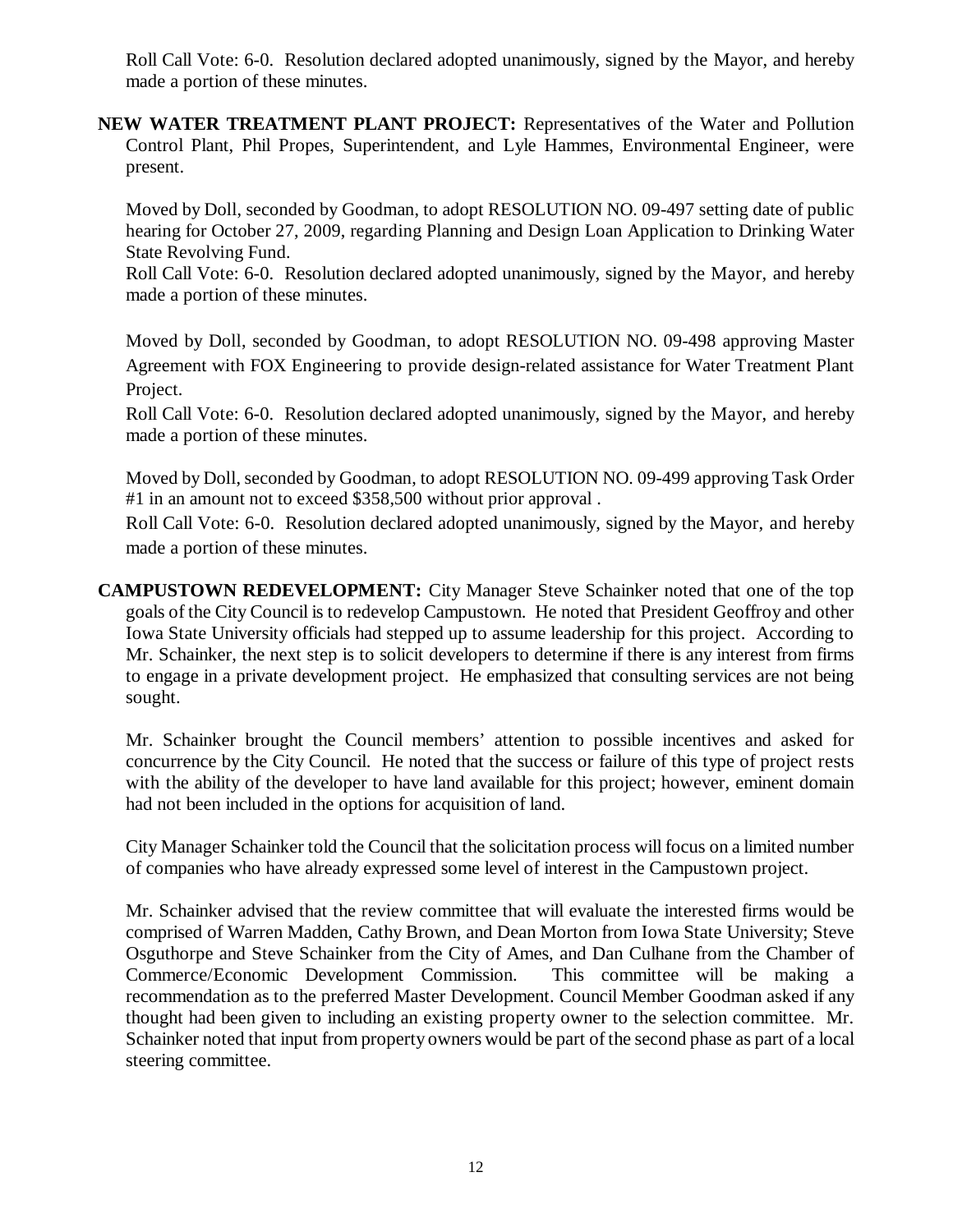Moved by Goodman, seconded by Larson, to authorize solicitation of the Request For Qualifications from Campustown developers. Vote on Motion: 6-0. Motion declared carried unanimously.

**RENTAL OF AERIAL FIRE APPARATUS:** Paul Sandoval, Deputy Fire Chief, was present. Mr. Schainker explained that the Fire Department's ladder truck (Truck 3) will be delivered to Pierce Repair Center in Wisconsin on October 15 for repair of the pinnable water way and the corrosion on the frame. It is estimated that those repairs will take approximately three months to complete, and during that time, the City will be without the use of its only ladder truck.

City Manager Schainker said that one of the main concerns of not having a ladder truck readily available is for a rescue from a mid-rise building; those must be done within a matter of a few minutes to be effective.

Deputy Chief Sandoval said that a vendor had not yet been identified, but the Department is working with two different ones and hopes to have final arrangements made soon.

Moved by Popken, seconded by Rice, to adopt RESOLUTION NO. 09-500 authorizing expenditure in an amount not to exceed \$32,450 to lease a ladder truck for three months. Roll Call Vote: 6-0. Resolution declared adopted unanimously, signed by the Mayor, and hereby made a portion of these minutes.

#### **ORDINANCE REVISING ENFORCEMENT PROVISIONS FOR PARKING VIOLATIONS:** Moved by Doll, seconded by Goodman, to adopt on first reading an ordinance revising enforcement provisions for parking violations.

Roll Call Vote: 6-0. Motion declared carried unanimously.

## **ORDINANCE ESTABLISHING SPEED LIMIT REGULATIONS FROM SOUTH DAYTON AVENUE TO SOUTH DAYTON PLACE ON SOUTH 16TH STREET:** Moved by Goodman, seconded by Doll, to adopt on first reading an ordinance establishing speed limit regulations from South Dayton Avenue to South Dayton Place on South 16<sup>th</sup> Street. Roll Call Vote: 6-0. Motion declared carried unanimously.

**COMMENTS:** Moved by Popken, seconded by Goodman, to refer to staff the letter from Union Pacific Railroad offering to donate the railroad bridge over Squaw Creek and its adjacent land. Vote on Motion: 6-0. Motion declared carried unanimously.

Moved by Popken, seconded by Goodman, to refer to staff the letter from Main Street Cultural District for a "Snowball Drop" event.

Vote on Motion: 6-0. Motion declared carried unanimously.

Moved by Popken, seconded by Goodman, to request staff to re-distribute the ZBA minutes and staff report pertaining to the variances requested by Casey's General Store. Vote on Motion: 6-0. Motion declared carried unanimously.

Moved by Goodman, seconded by Mahayni, to direct staff to inform the Westbend Neighborhood of the criteria used to evaluate improvements to streets.

Vote on Motion: 6-0. Motion declared carried unanimously.